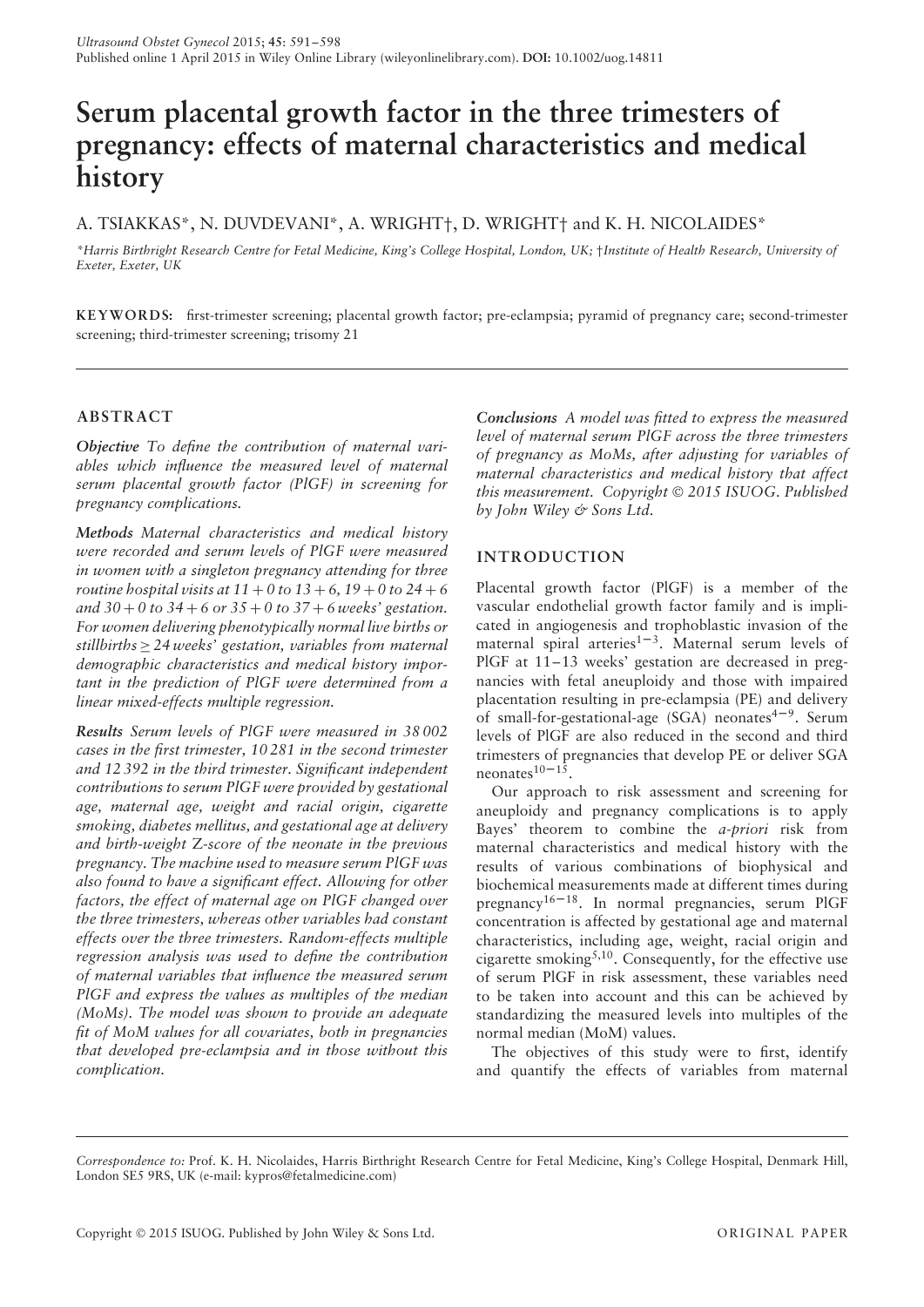characteristics and medical history on serum levels of PlGF, second, to present a model for standardizing serum PlGF measurements in all three trimesters as MoM values and third, summarize the distribution of MoM values in pregnancies with normal outcome and those that subsequently develop PE. The main focus of this paper is on pregnancies with normal outcome. Further details of the distribution of PlGF MoM values in pregnancies with PE, SGA and fetal aneuploidy are the subject of other publications.

# **METHODS**

#### **Study population**

The data for this study were derived from prospective screening for adverse obstetric outcomes in women attending for three routine hospital visits at King's College Hospital, University College London Hospital and Medway Maritime Hospital, UK, between January 2006 and March 2014. In the first visit, at  $11+0$  to 13 + 6 weeks' gestation, maternal characteristics and medical history were recorded and combined screening for aneuploidies was performed $19$ . The second visit, at  $19 + 0$  to  $24 + 6$  weeks' gestation, and third visit, initially at  $30 + 0$  to  $34 + 6$  weeks and subsequently at  $35 + 0$  to  $37 + 6$  weeks, included ultrasound examination of the fetal anatomy and estimation of fetal size from measurement of fetal head circumference, abdominal circumference and femur length and maternal blood sampling for biochemical testing. Gestational age was determined by the measurement of fetal crown–rump length (CRL) at 11–13 weeks or the fetal head circumference at  $20-24$  weeks<sup>20,21</sup>.

Written informed consent was obtained from the women agreeing to participate in a study on adverse pregnancy outcome, which was approved by the Ethics Committee of each participating hospital. The inclusion criteria for this study were a singleton pregnancy delivering a phenotypically normal live birth or stillbirth  $\geq$  24 weeks' gestation. We excluded pregnancies with aneuploidies or major fetal abnormalities and those ending in termination, miscarriage or fetal death before 24 weeks.

## **Patient characteristics**

Patient characteristics that were recorded included maternal age, racial origin (Caucasian, Afro-Caribbean, South Asian, East Asian and mixed), method of conception (spontaneous/assisted conception requiring the use of ovulation drugs/*in-vitro* fertilization), cigarette smoking during pregnancy (yes/no), medical history of chronic hypertension (yes/no), diabetes mellitus (yes/no), systemic lupus erythematosus (SLE) or antiphospholipid syndrome (APS), family history of PE in the mother of the patient (yes/no) and obstetric history including parity (parous/nulliparous if no previous pregnancy ≥ 24 weeks), previous pregnancy with PE (yes/no), gestational age at delivery and birth weight of the neonate in the last

pregnancy and interval in years between birth of the last child and estimated date of conception of the current pregnancy. Maternal height was measured in the first visit only and maternal weight in each visit.

## **Measurement of maternal serum placental growth factor**

Of the patients included in the study, maternal serum PlGF was measured at each visit by automated biochemical analyzers within 10 min of blood sampling. In 35 069 cases, the sample was analyzed using the DELFIA Xpress system (PerkinElmer Life and Analytical Sciences, Waltham, USA) and, in 23 612 cases, the analysis was performed by the Cobas e411 system (Roche Diagnostics, Penzberg, Germany).

#### **Outcome measures**

Data on pregnancy outcome were collected from the hospital maternity records or the general medical practitioners of the women. The obstetric records of all women with pre-existing or pregnancy-associated hypertension were examined to determine if the condition was chronic hypertension, PE or non-proteinuric gestational hypertension (GH).

The definitions of GH and PE were those of the International Society for the Study of Hypertension in Pregnancy<sup>22</sup>. GH was defined as systolic blood pressure  $\geq$  140 mmHg and/or diastolic blood pressure  $\geq$  90 mmHg on at least two occasions 4 h apart, developing after 20 weeks of gestation in previously normotensive women. PE was defined as GH with proteinuria  $\geq$  300 mg in 24 h or two readings of at least  $++$  on dipstick analysis of midstream or catheter urine specimens if no 24-h collection was available. PE superimposed on chronic hypertension was defined as significant proteinuria (as defined above) after 20 weeks of gestation in women with known chronic hypertension (history of hypertension before conception or the presence of hypertension at the booking visit before 20 weeks' gestation in the absence of trophoblastic disease). The birth-weight *Z*-score of the neonate in the last pregnancy was derived from our reference range of birth weight for gestational age at delivery<sup>23</sup>.

## **Statistical analysis**

The effect of the following variables from maternal characteristics and medical history on serum levels of PlGF were examined: age, weight, height, racial origin, family history of PE in the mother of the patient, history of chronic hypertension, diabetes mellitus Type 1 or Type 2, SLE or APS, parity, previous pregnancy with PE, gestational age at delivery and birth weight of the neonate in the last pregnancy and interpregnancy interval, method of conception, smoking during pregnancy and gestational age at assessment.

Multiple linear regression models were fitted to  $log_{10}$ PlGF values within each trimester. Continuous variables were coded initially into groups and represented as factors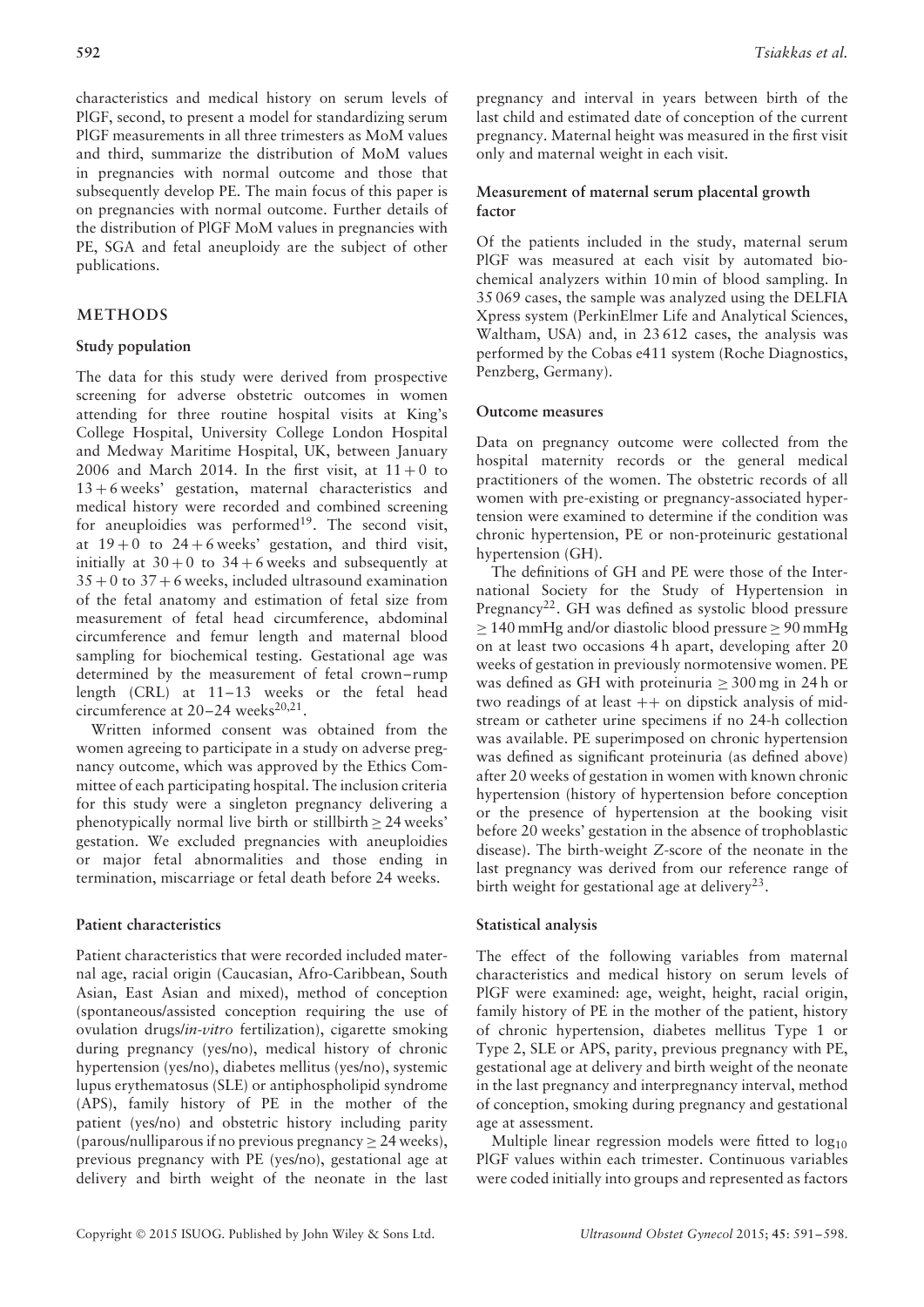|                                        | $11 + 0$ to $13 + 6$ weeks | $19 + 0$ to $24 + 6$ weeks | $30 + 0$ to $37 + 6$ weeks |
|----------------------------------------|----------------------------|----------------------------|----------------------------|
| Characteristic                         | $(n = 38002)$              | $(n = 10281)$              | $(n = 12392)$              |
| Maternal age (years)                   | $31.1(26.6 - 34.9)$        | $31.1 (26.6 - 34.8)$       | $31.1 (26.7 - 34.8)$       |
| Maternal weight (kg)                   | $66.7(59.0 - 77.3)$        | $71.0(63.3 - 82.0)$        | $77.0(68.8 - 88.0)$        |
| Maternal height (cm)                   | $164.5(160.0-169.0)$       | $165.0(160.0-169.0)$       | $165.0(160.0-169.0)$       |
| GA at examination (weeks)              | $12.7(12.3-13.1)$          | $21.9(21.2 - 22.1)$        | $32.3(32.0-32.9)$          |
| Racial origin                          |                            |                            |                            |
| Caucasian                              | 27778 (73.1)               | 7522 (73.2)                | 8990 (72.5)                |
| Afro-Caribbean                         | 6710 (17.7)                | 1896 (18.4)                | 2380 (19.2)                |
| South Asian                            | 1713(4.5)                  | 435(4.2)                   | 464(3.7)                   |
| East Asian                             | 884 (2.3)                  | 203(2.0)                   | 251(2.0)                   |
| Mixed                                  | 917(2.4)                   | 225(2.2)                   | 307(2.5)                   |
| Medical history                        |                            |                            |                            |
| Chronic hypertension                   | 585 (1.5)                  | 145(1.4)                   | 167(1.3)                   |
| Diabetes mellitus                      | 334(0.9)                   | 109(1.1)                   | 123(1.0)                   |
| <b>SLE/APS</b>                         | 59(0.2)                    | 18(0.2)                    | 20(0.2)                    |
| Cigarette smoker                       | 3714 (9.8)                 | 1042(10.1)                 | 1198 (9.7)                 |
| Family history of PE                   | 2920(3.9)                  | 1090(3.6)                  | 398(3.2)                   |
| Obstetric history                      |                            |                            |                            |
| Nulliparous                            | 18 191 (47.9)              | 4924 (47.9)                | 6012(48.5)                 |
| Parous with no previous PE             | 18444 (48.5)               | 4981 (48.4)                | 5953 (48.0)                |
| Parous with previous PE                | 1367(3.6)                  | 376(3.7)                   | 427(3.4)                   |
| Interpregnancy interval (years)        | $3.0(2.0-5.0)$             | $3.0(1.9-5.0)$             | $3.2(2.1-5.2)$             |
| GA of previous pregnancy (weeks)       | $40(39-40)$                | $40(39 - 40)$              | $40(39-40)$                |
| Birth weight of previous pregnancy (g) | 3435 (3090-3770)           | 3450 (3090-3780)           | 3377 (3030-3708)           |
| Mode of conception                     |                            |                            |                            |
| Spontaneous                            | 36735 (96.7)               | 9920 (96.5)                | 11994 (96.8)               |
| Ovulation induction                    | 379(1.0)                   | 101(1.0)                   | 113(1.0)                   |
| <i>In-vitro</i> fertilization          | 888 (2.3)                  | 260(2.5)                   | 285(2.3)                   |
| Pregnancy outcome                      |                            |                            |                            |
| <b>PE</b>                              | 1167(3.1)                  | 334(3.2)                   | 319(2.6)                   |
| No PE                                  | 36835 (96.9)               | 9947 (96.8)                | 12073 (97.4)               |

**Table 1** Maternal and pregnancy characteristics in women with singleton pregnancy attending for routine visits between January 2006 and March 2014, according to trimester of pregnancy

Data are given as median (interquartile range) or *n* (%). APS, antiphospholipid syndrome; GA, gestational age; PE, pre-eclampsia; SLE, systemic lupus erythematosus.

to identify suitable parametric forms. Backward elimination was used to identify potentially important terms in the model by sequentially removing non-significant  $(P > 0.05)$  variables. Effect sizes were assessed relative to the error standard deviation (SD) and a criterion of 0.1 SD was used to identify terms that had little substantive impact in model predictions. Residual analyses were used to assess the adequacy of the model. Graphical displays of the relationship between gestational age and PlGF levels and the effects of maternal age, weight, height and other characteristics on PlGF MoM values were produced for the final model. Having identified potential models for each trimester, a parsimonious model was selected to cover the data for the three trimesters combined. This model was fitted using a linear mixed model with random effects to represent random effects between women. A smooth relationship for gestational age that provided an adequate fit across all trimesters was achieved after applying equal weights to each trimester. The unweighted model was dominated by the first trimester and provided a relatively poor fit to the second and third trimesters. A full analysis of residuals, including an investigation of interactions, was used to check the model fit and, on the basis of this, model refinements were made.

The statistical software package R was used for data analyses $^{24}$ .

# **RESULTS**

## **Characteristics of the study population**

The maternal characteristics and medical history in women that fulfilled the entry criteria are presented in Table 1. Serum levels of PlGF were measured in 38 002 cases in the first trimester, 10 281 in the second trimester



**Figure 1** Relationship between median (95% CI) levels of serum placental growth factor (PlGF) and gestational age across the three trimesters of pregnancy.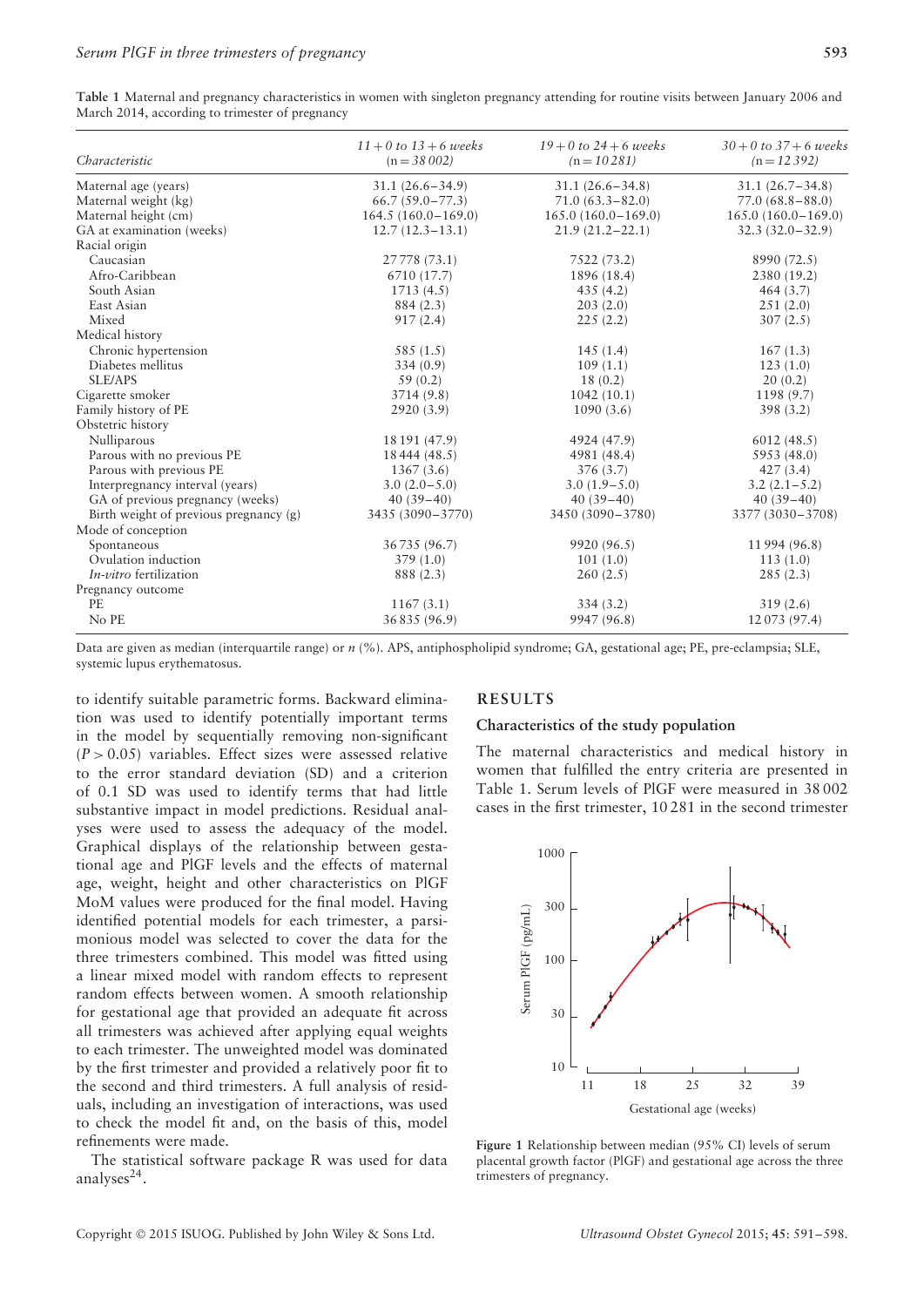

**Figure 2** (a) Effect of maternal age on median serum placental growth factor (PIGF) (with 95% CI) at 11 + 0 to 13 + 6 weeks' gestation (black),  $19 + 0$  to  $24 + 6$  weeks (blue) and  $30 + 0$  to  $37 + 6$  weeks (red), plotted on multiples of the median (MoM) scale after correcting for other factors. Shaded areas show range of possible relationships between maternal age and serum PlGF for gestational ages 11–37 weeks. (b) Relationship between serum PlGF and maternal weight. Fitted effect  $(\text{---})$ , median MoM of 1.0  $(\text{---})$  and median MoM $\pm$  0.1 SD  $(\text{---})$ are indicated (log MoM scale).



**Figure 3** Effects of Afro-Caribbean (a), South Asian (b) and East Asian (c) racial origin, cigarette smoking (d) and diabetes mellitus Type 1 (e) and Type 2 requiring treatment with insulin (f) on median serum placental growth factor (PlGF) (with 95% CI), plotted on multiples of the median (MoM) scale after correcting for other factors. Fitted effects ( $\longrightarrow$ ), median MoM of 1.0 ( $\longrightarrow$ ) and median MoM $\pm$  0.1 SD (----) are indicated. GA, gestational age.

and 12 392 in the third trimester. In the first phase of the study the serum PlGF was measured only in the first-trimester visit but this was subsequently extended to the second- and then the third-trimester visits. There were 3908 cases with measurements in all three trimesters, 2567 with measurements in the first and second trimesters, 4614 in the first and third trimesters, 1497 in the second and third trimesters, 26 913 in the first trimester only, 2309 in the second trimester only and 2373 in the third trimester only.

#### **Variables affecting serum PlGF**

Variables with substantial effect on serum levels of PlGF were the machine used for the measurements, gestational age at assessment, maternal age, weight, racial origin, cigarette smoking, diabetes mellitus, and gestational age at delivery and birth-weight *Z*-score of the neonate in the previous pregnancy. Median levels of serum PlGF showed a curvilinear relationship with gestational age with increase in the first and second trimester, reaching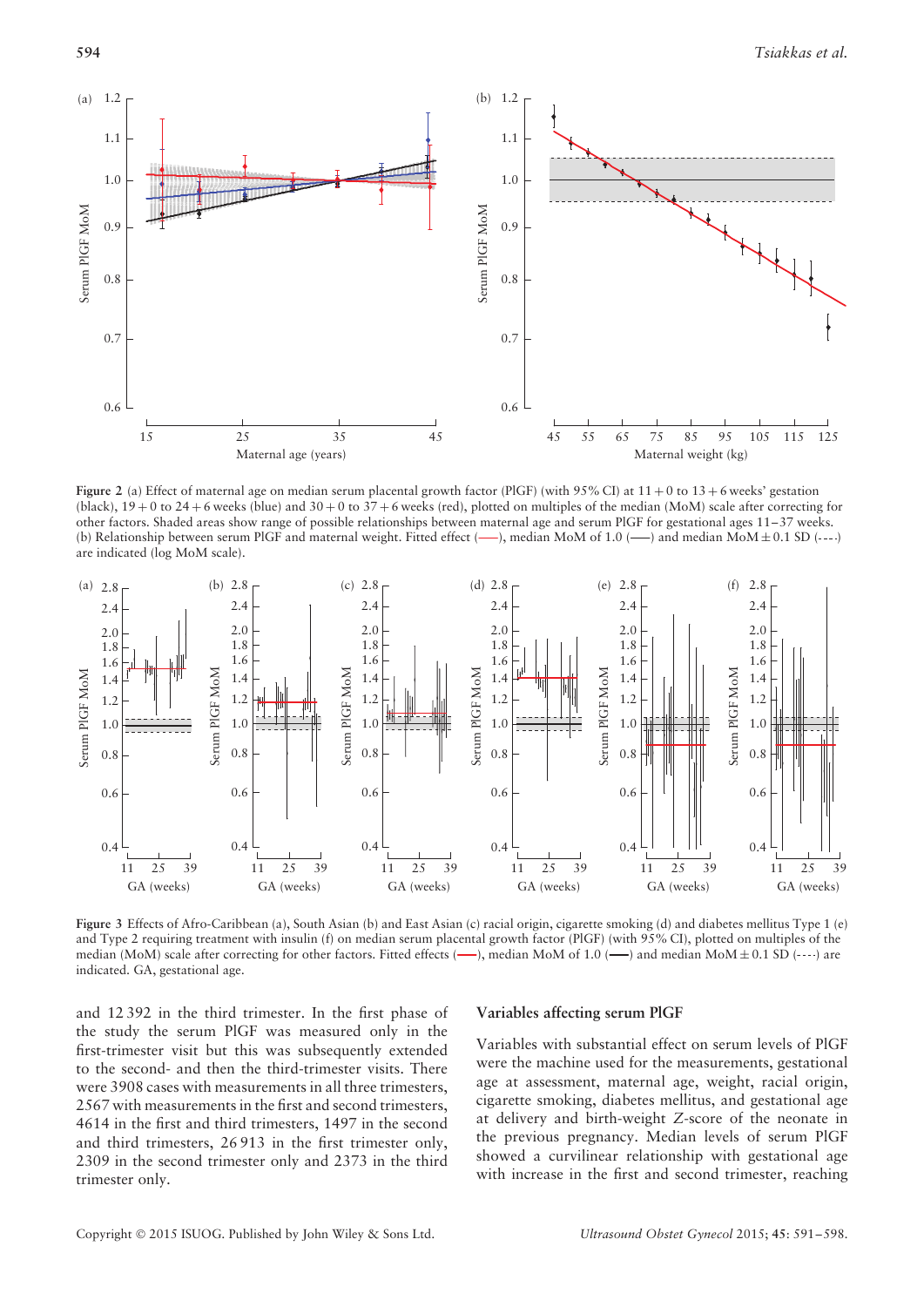

**Figure 4** Effects of gestational age at delivery (a) and birth-weight *Z*-score (b) of neonate in last pregnancy on median serum placental growth factor (PIGF) (with 95% CI), plotted on multiples of the median (MoM) scale after correcting for other factors. Fitted effects (-), MoM of 1.0 ( $\longrightarrow$ ) and median MoM  $\pm$  0.1 SD (----) are indicated (log MoM scale).

| Table 2 Linear mixed model with random effects for variables from maternal characteristics and history that contribute substantively to the |  |  |  |  |  |
|---------------------------------------------------------------------------------------------------------------------------------------------|--|--|--|--|--|
| serum levels of placental growth factor                                                                                                     |  |  |  |  |  |

| Term                                                                       | Estimate        | 9.5% CI                            | <b>SE</b>             | P        |
|----------------------------------------------------------------------------|-----------------|------------------------------------|-----------------------|----------|
| Intercept                                                                  | 1.3192346424    | 1.3076913630 to 1.3307779217       | 0.0058894282 < 0.0001 |          |
| Trimester-dependent effects                                                |                 |                                    |                       |          |
| Trimester 2                                                                |                 |                                    |                       |          |
| Constant                                                                   | $-0.0119410235$ | $-0.0172585170$ to $-0.0066235300$ | 0.0027130069          | < 0.0001 |
| Trimester 3                                                                |                 |                                    |                       |          |
| Constant                                                                   | 0.0363138987    | 0.0304916087 to 0.0421361887       | 0.0029705561 < 0.0001 |          |
| Trimester-independent effects                                              |                 |                                    |                       |          |
| Gestational age                                                            |                 |                                    |                       |          |
| Gestational age $(-77)^*$                                                  | 0.0150600000    | 0.0142663960 to 0.0158536040       | 0.0004049000          | < 0.0001 |
| (Gestational age $(-77)$ ) <sup>2*</sup>                                   | $-0.0000136300$ | $-0.0000273128$ to $0.0000000528$  | 0.0000069810          | 0.05084  |
| (Gestational age $(-77)$ ) <sup>3*</sup>                                   | $-0.0000002336$ | $-0.0000002829$ to $-0.0000001843$ | 0.0000000252          | < 0.0001 |
| Maternal weight                                                            |                 |                                    |                       |          |
| Maternal weight $(-69)$ <sup>+</sup>                                       | $-0.0020369614$ | $-0.0021649241$ to $-0.0019089986$ | 0.0000652871          | < 0.0001 |
| Maternal age                                                               |                 |                                    |                       |          |
| Maternal age $(-35)$ ‡                                                     | 0.0020439736    | 0.0016346976 to 0.0024532497       | 0.0002088143          | < 0.0001 |
| (Maternal age $(-35)$ ) $\neq$ × (Gestational age $(-77)$ )* -0.0000124550 |                 | $-0.0000173495$ to $-0.0000075605$ | 0.0000024972          | < 0.0001 |
| Racial origin                                                              |                 |                                    |                       |          |
| Afro-Caribbean                                                             | 0.1894064984    | 0.1842504140 to 0.1945625828       | 0.0026306553          | < 0.0001 |
| East Asian                                                                 | 0.0385488933    | 0.0256023465 to 0.0514954401       | 0.0066053810          | < 0.0001 |
| South Asian                                                                | 0.0724417799    | 0.0630847490 to 0.0817988108       | 0.0047739953          | < 0.0001 |
| Mixed                                                                      | 0.0724771966    | 0.060047314 to 0.084907078         | 0.0063417766          | < 0.0001 |
| Cigarette smoking                                                          | 0.1493447902    | 0.1428045319 to 0.1558850485       | 0.0033368665          | < 0.0001 |
| Medical history                                                            |                 |                                    |                       |          |
| Diabetes mellitus Type 1                                                   | $-0.0634636332$ | $-0.0941863797$ to $-0.0327408868$ | 0.0156748706          | < 0.0001 |
| Diabetes mellitus Type 2 on insulin                                        | $-0.0580828726$ | $-0.0975321241$ to $-0.0186336211$ | 0.0201271691          | 0.00195  |
| Obstetric history                                                          |                 |                                    |                       |          |
| Parous                                                                     | 0.0221450947    | 0.0181331244 to 0.0261570649       | 0.0020469236          | < 0.0001 |
| Parous: gestational age of last birth $(-40)$                              | 0.0028963991    | 0.0013362846 to 0.0044565136       | 0.0007959768          | 0.00014  |
| Parous: birth-weight Z-score                                               | 0.0038233889    | 0.0014407471 to 0.0062060307       | 0.0012156336          | 0.00083  |
| Machine                                                                    |                 |                                    |                       |          |
| Roche                                                                      | 0.1864246691    | 0.1742907078 to 0.1985586303       | 0.0061907966 < 0.0001 |          |

Continuous variables were centered by subtracting the mean from each measured value: \*–77 from gestastional age in days; †–69 from maternal weight in kg; ‡–35 from maternal age in years; §–40 from gestational age of last birth in weeks. SE, standard error.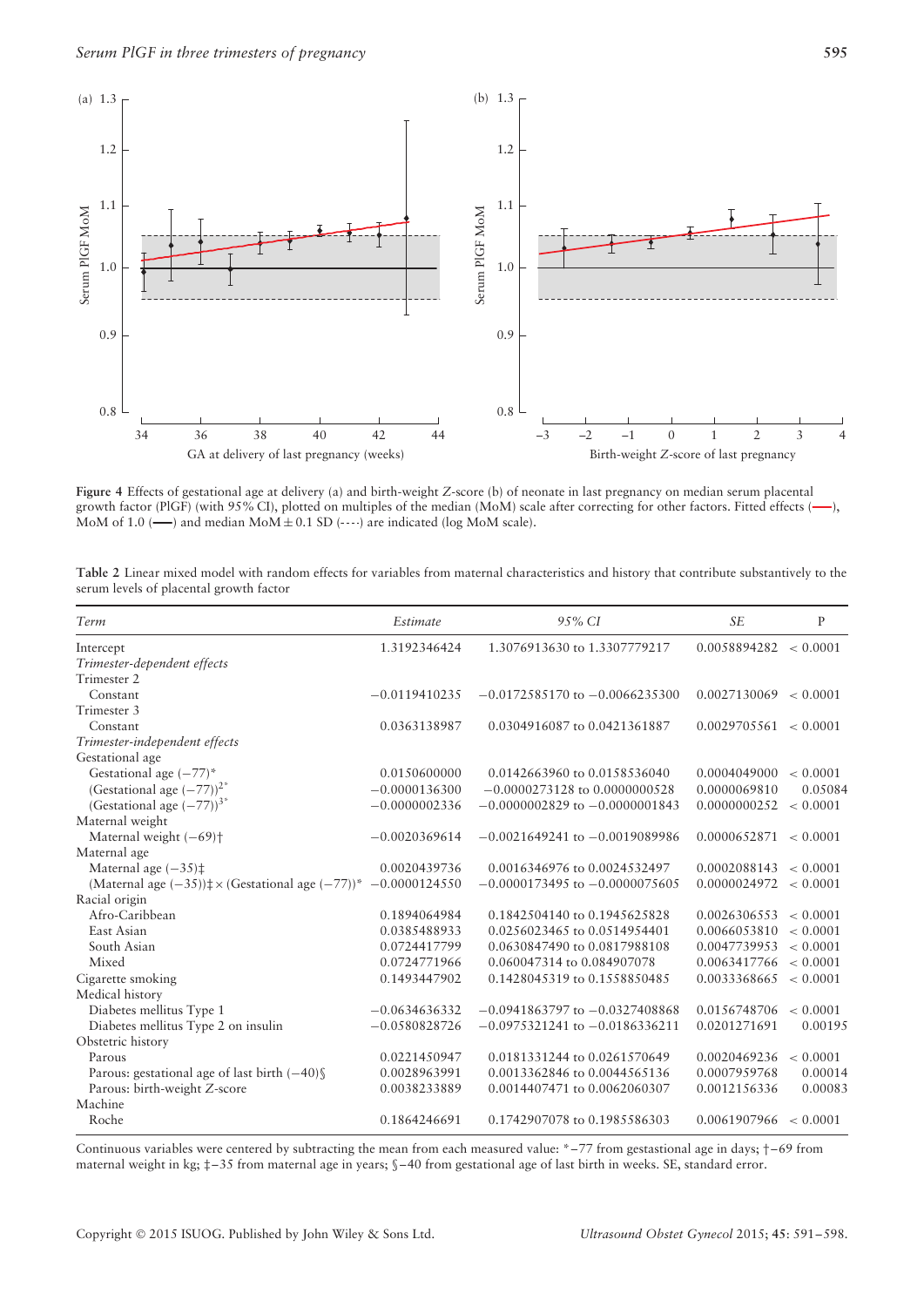

**Figure 5** Median serum placental growth factor (PlGF) multiples of the median (MoM) (with 95% CI) derived from the model, according to racial origin, chronic hypertension, diabetes mellitus, method of conception and smoking in women who developed pre-eclampsia (PE) (red values) and in those unaffected by PE (black values). Median MoM of 1.0 ( $\longrightarrow$ ) and median MoM  $\pm$  0.1 SD  $(-\cdots)$  of women unaffected by PE and median MoM of 0.6809 in women with PE  $(\longrightarrow)$  and median MoM  $\pm$  0.1 SD of unaffected pregnancies (----) are indicated (log MoM scale).

a maximum level at around 30 weeks and subsequently decreasing (Figure 1).

The relationship between maternal age and serum PlGF depended on gestational age (Figure 2). Allowing for other factors, there was a positive trend of serum PlGF with age in the first and second trimesters, and a negative trend in the third trimester. Therefore, maternal age and gestational age interactions were included in the model such that the relationship between serum PlGF and maternal age was in part defined by gestational age. The shaded regions in Figure 2 show the range of possible relationships between maternal age and serum PlGF for any given gestational age between 77 and 259 days (11–37 weeks).

The effects of variables on serum PlGF other than maternal age were similar across all three trimesters. PlGF decreased with increasing maternal weight (Figure 2), was higher in women of Afro-Caribbean, South Asian and East Asian racial origin than in Caucasian women, was increased in cigarette smokers and decreased in women with diabetes mellitus Type 1 and in those with Type 2 disease requiring treatment with insulin (Figure 3). In parous women, serum PlGF was higher than in nulliparous women and increased with gestational age at delivery and birth-weight *Z*-score of the neonate in the last pregnancy (Figure 4).

## **Final model on serum PlGF**

A linear mixed model, with random effects to represent random effects between women, was fitted to the subset

of variables that contributed substantively to the linear regression models (Table 2). Trimester effects were included with the first trimester being used as the reference. Effects of maternal weight, racial origin, smoking, diabetes mellitus and gestational age at delivery and birth-weight *Z*-score of the neonate in the last pregnancy on median level of serum PlGF were considered constant across the three trimesters. The relationship between gestational age and median level of serum PlGF was curvilinear with a maximum level at around 30 weeks' gestation.

Figure 5 shows MoM diagnostics for racial origin, chronic hypertension, diabetes mellitus, method of conception and smoking in women unaffected by PE and those that developed PE. Figure 6 shows MoM diagnostics for maternal weight and gestational age at delivery and birth-weight *Z*-score of the neonate in the last pregnancy in women unaffected by PE and those who developed PE. In unaffected pregnancies, the model provided an adequate fit with median MoM values falling well within 0.1 SDs of 1 MoM. In the PE group, the overall median MoM was 0.74762 (95% CI, 0.72811–0.77308) and the levels were consistently lower across the range of variables.

#### **Distributional properties of serum PlGF MoM values**

Figure 7 shows a Gaussian distribution of serum PlGF MoM values. The median and 5<sup>th</sup>, 10<sup>th</sup>, 90<sup>th</sup> and 95th percentiles were 1.0000 (95% CI, 0.99539– 1.00441) and 0.45182 (95% CI, 0.44772–0.45832), 0.5608 (95% CI, 0.55753–0.56533), 1.80709 (95% CI, 1.79276–1.81879) and 2.22 (95% CI, 2.19421– 2.24269), respectively. Estimated SD and correlations are given in Tables 3 and 4, respectively. The SD increased substantially over the three trimesters. The correlations between  $log_{10}$  serum PlGF MoM values across the three trimesters were slightly stronger between first and second trimesters and second and third trimesters than between first and third trimesters.

#### **DISCUSSION**

#### **Main findings of the study**

The findings of this study demonstrate that, in pregnancy, significant independent contributions to the measured maternal serum PlGF concentration are provided by maternal characteristics and variables from medical history. PlGF has a curvilinear relationship with gestational age, decreases with maternal weight, is increased in women of Afro-Caribbean, South Asian and East Asian racial origin and in cigarette smokers and decreased in women with diabetes mellitus Type 1 and in those with Type 2 disease requiring treatment with insulin. In the first and second trimesters, there is an increase in serum levels of PlGF with increased maternal age but, in the third trimester, the levels decrease with increased age. In parous women, PlGF is higher than in nulliparous women and the level is related to the outcome of the previous pregnancy, both in terms of gestational age at delivery and birth-weight *Z*-score of the neonate.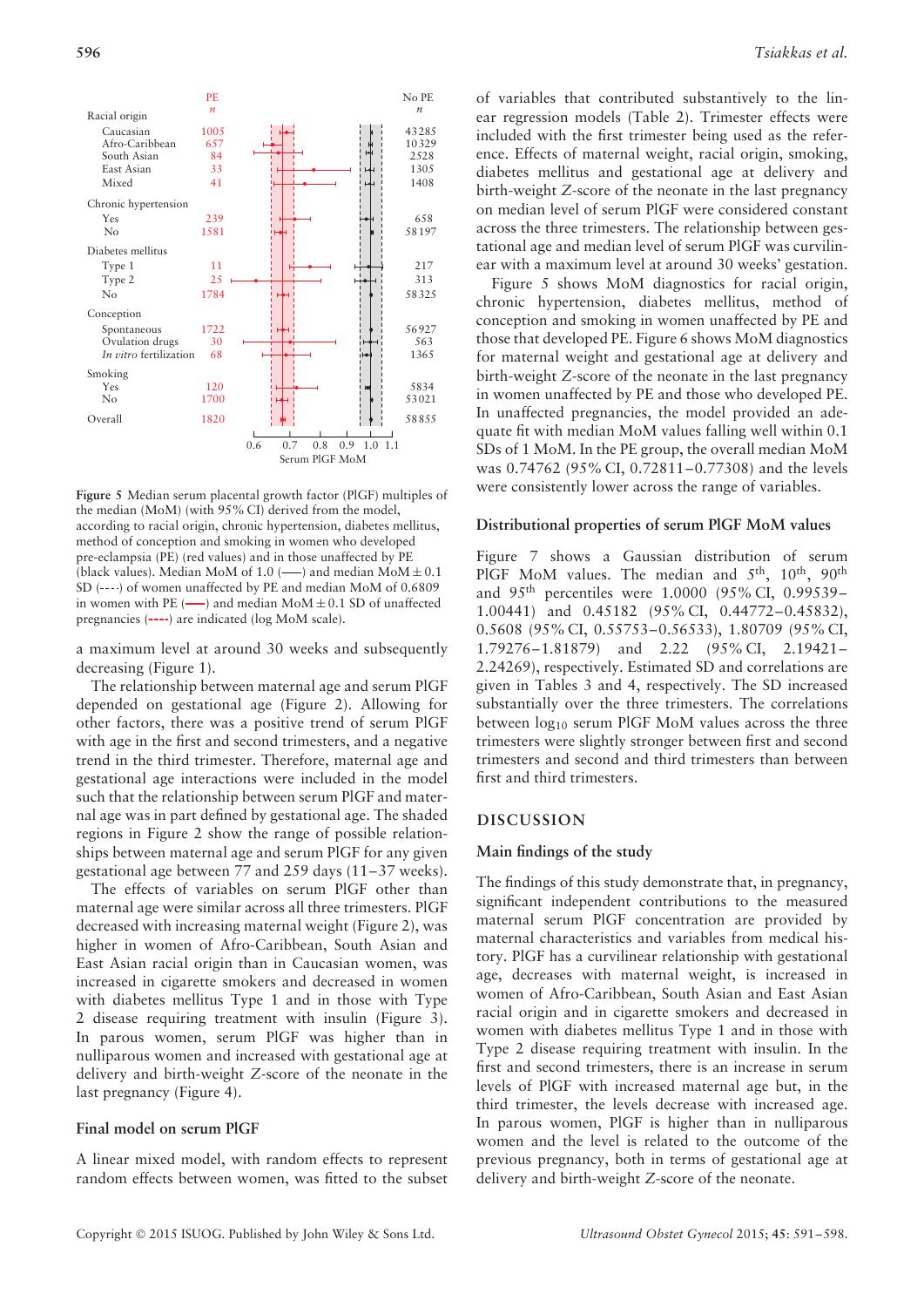

**Figure 6** Median serum placental growth factor (PlGF) multiples of the median (MoM) (with 95% CI) derived from the model according to maternal weight (a) and gestational age at delivery (b) and birth-weight *Z*-score (c) of neonate in last pregnancy in women who developed pre-eclampsia (PE) (red values) and in those unaffected by PE (black values). Median MoM of 1.0 (—) and median MoM $\pm$  0.1 SD (----) are indicated.



**Figure 7** Gaussian distribution of serum placental growth factor (PlGF) multiples of the median values.

Random-effects multiple regression analysis was used to define the contribution of maternal variables that influence the measured serum PlGF concentration and express the values as MoMs. The model was shown to provide an adequate fit of MoM values for all covariates, both in pregnancies that developed PE and in those without this pregnancy complication.

**Table 3** Standard deviations for log<sub>10</sub> serum placental growth factor multiples of the median values for each trimester

| Trimester       | Estimate (95% CI)                                            |  |  |
|-----------------|--------------------------------------------------------------|--|--|
| First<br>Second | $0.17186(0.17117 - 0.17255)$<br>$0.20424(0.20342 - 0.20505)$ |  |  |
| Third           | $0.32978(0.32847 - 0.33110)$                                 |  |  |

Table 4 Correlations of log<sub>10</sub> serum placental growth factor multiple of the median (MoM) values in each trimester of pregnancy

| Trimester       | Second                           | Third                            |
|-----------------|----------------------------------|----------------------------------|
| First           | 0.45747<br>$(0.43175 - 0.48245)$ | 0.38862<br>$(0.36106 - 0.41549)$ |
| Second<br>Third |                                  | $0.58739(0.566 - 0.608)$         |

Values in parentheses are 95% CI.

#### **Strengths and limitations of the study**

The strengths of this study are first, prospective examination of a large population of pregnant women attending for routine care in three well-defined gestational-age ranges which are widely used for first-trimester screening for chromosomal defects and second- and third-trimester assessment of fetal anatomy, growth and wellbeing, second, measurement of serum PlGF by automated machines that provide reproducible results within 40 min of sampling so that complete assessment and counseling can potentially be undertaken in the same hospital visit and